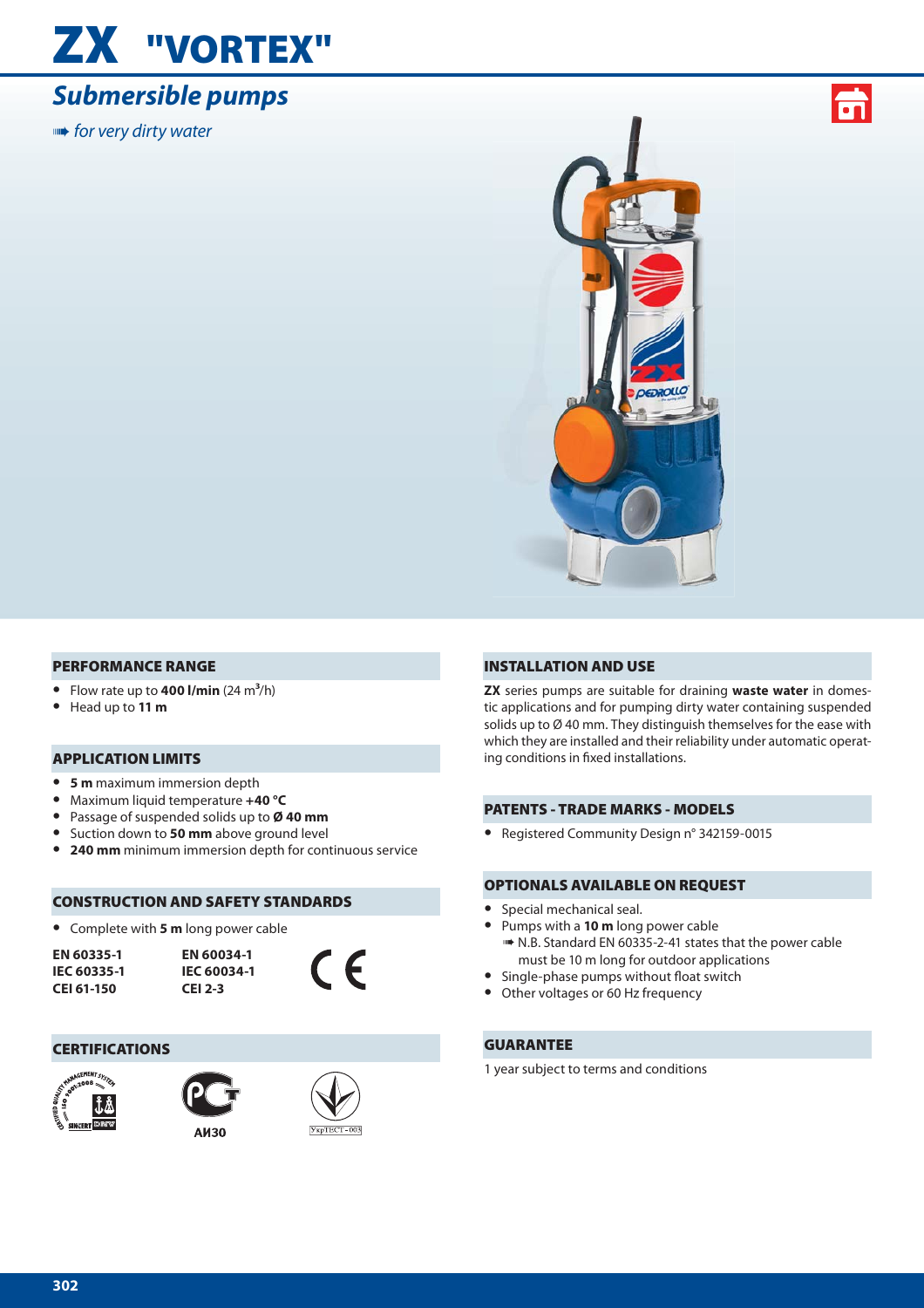



| <b>MODEL</b>     | <b>POWER</b> |           | $\mathrm{m}^3$ /h |   | ر. ا | 3.0 | 4.5 | 6.0       | 9.0 | 12.0 | 15.0 | 18.0 | 21.0 | 24.0 |
|------------------|--------------|-----------|-------------------|---|------|-----|-----|-----------|-----|------|------|------|------|------|
| Single-phase     | kW           | <b>HP</b> | l/min             | Λ | 25   | 50  | 75  | 100       | 150 | 200  | 250  | 300  | 350  | 400  |
| <b>ZXm 1B/40</b> | 0.50         | 0.70      | $H$ metres        |   | 8.5  | 8.3 | 8   | 75<br>ر ، | 6.5 | 5.2  | 4    | 2.5  |      |      |
| <b>ZXm 1A/40</b> | 0.60         | 0.85      |                   |   | 10.5 | 10  | 9.5 | 9.2       | 8.2 |      | 5.7  | 4.3  | 2.8  | 1.5  |

**Q** = Flow rate **H** = Total manometric head Tolerance of characteristic curves in compliance with EN ISO 9906 App. A.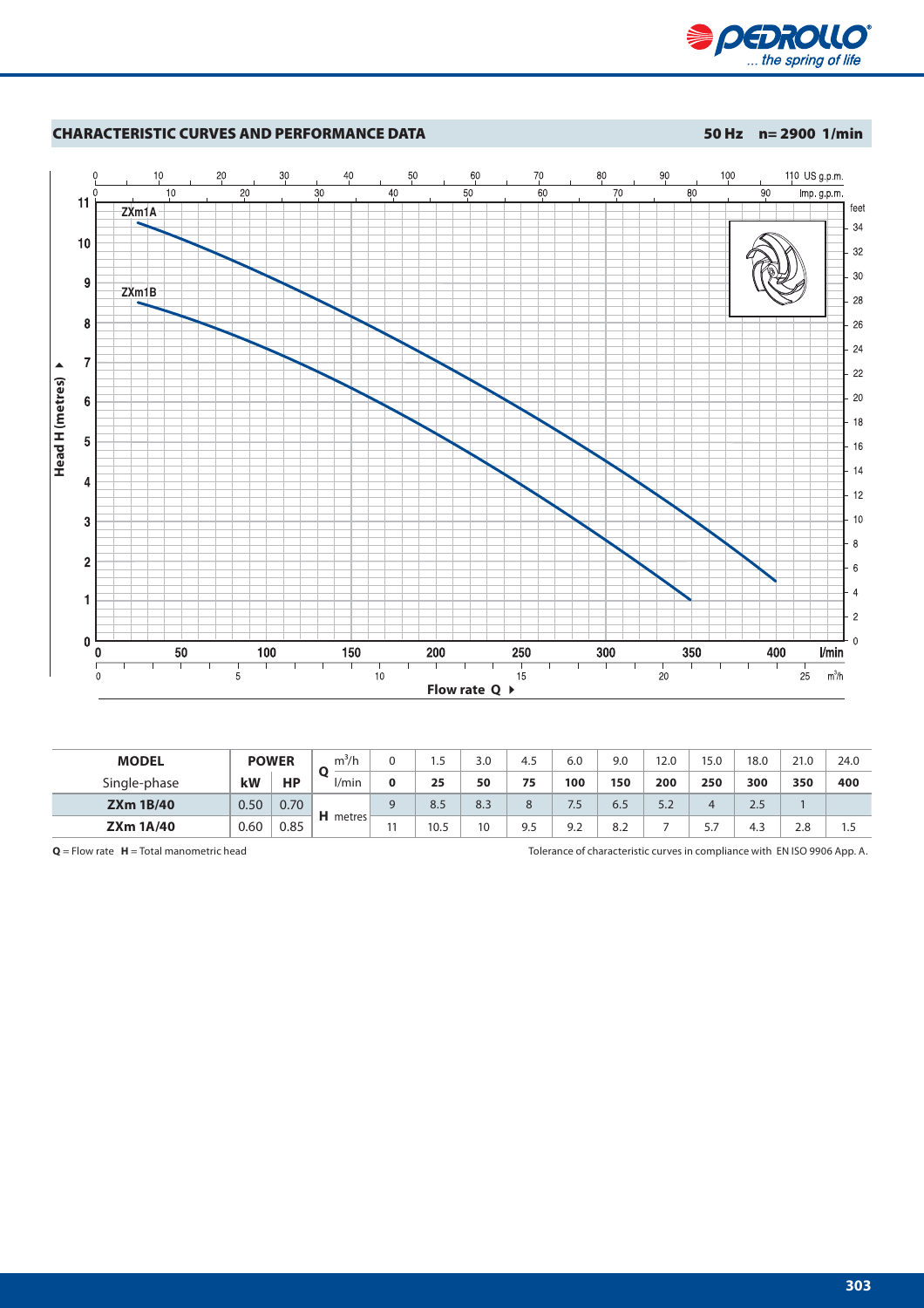# **ZX "VORTEX"**

|    | <b>POS. COMPONENT</b>                                                                                   |                  | <b>CONSTRUCTION CHARACTERISTICS</b>                        |                  |                                                                            |                                                            |
|----|---------------------------------------------------------------------------------------------------------|------------------|------------------------------------------------------------|------------------|----------------------------------------------------------------------------|------------------------------------------------------------|
| 1  | <b>PUMP BODY</b>                                                                                        |                  | Cast iron, with threaded port in compliance with ISO 228/1 |                  |                                                                            |                                                            |
| 2  | <b>BASE</b>                                                                                             |                  | Stainless steel AISI 304                                   |                  |                                                                            |                                                            |
| 3  | <b>IMPELLER</b>                                                                                         |                  | Technopolymer VORTEX type                                  |                  |                                                                            |                                                            |
| 4  | <b>MOTOR SLEEVE</b>                                                                                     |                  | Stainless steel AISI 304                                   |                  |                                                                            |                                                            |
| 5  | <b>MOTOR CASING</b>                                                                                     |                  | Steel                                                      |                  |                                                                            |                                                            |
| 6  | <b>MOTOR SHAFT</b>                                                                                      |                  | Stainless steel EN 10088-3 - 1.4104                        |                  |                                                                            |                                                            |
| 7  | <b>SHAFT WITH DOUBLE SEAL</b>                                                                           |                  |                                                            |                  |                                                                            |                                                            |
|    | Seal                                                                                                    | <b>Shaft</b>     |                                                            | <b>Materials</b> |                                                                            |                                                            |
|    | <b>Model</b>                                                                                            | <b>Diameter</b>  | Stationary ring                                            | Rotational ring  | Elastomer                                                                  |                                                            |
|    | <b>AR-12R</b>                                                                                           | $Ø$ 12 mm        | Ceramic                                                    | Graphite         | <b>NBR</b>                                                                 |                                                            |
| 8  | <b>LIP SEAL</b>                                                                                         |                  | $Ø$ 12 x $Ø$ 22 x H 6 mm                                   |                  |                                                                            |                                                            |
| 9  | <b>BEARINGS</b>                                                                                         |                  | 6201 ZZ / 6201 ZZ                                          |                  |                                                                            |                                                            |
| 10 | <b>CAPACITOR</b>                                                                                        |                  |                                                            |                  |                                                                            |                                                            |
|    | <b>Pump</b>                                                                                             | Capacitance      |                                                            |                  |                                                                            |                                                            |
|    | Single-phase                                                                                            | (230 V or 240 V) | (110 V)                                                    |                  |                                                                            |                                                            |
|    | <b>ZXm 1B/40</b>                                                                                        | 12.5 µF 450 VL   | 30 µF 250 VL                                               |                  |                                                                            |                                                            |
|    | <b>ZXm 1A/40</b>                                                                                        | 16 µF 450 VL     | 30 µF 250 VL                                               |                  |                                                                            |                                                            |
| 11 | <b>ELECTRIC MOTOR</b><br>- Single-phase 230 V - 50 Hz<br>- Insulation: F class.<br>- Protection: IP 68. |                  | with thermal overload protector built-in to the winding.   |                  |                                                                            | <b>CALITORIA</b><br>12                                     |
| 12 | <b>POWER CABLE</b><br>5 metre long "H07 RN-F" cable with Schuko plug                                    |                  |                                                            |                  |                                                                            | 10 <sup>1</sup><br>13                                      |
| 13 | <b>FLOAT SWITCH</b><br>(only for single-phase versions)                                                 |                  |                                                            |                  | $\boldsymbol{9}$<br>$\sqrt{5}$                                             | ष<br>$\boxed{13}$                                          |
| 14 | <b>HOSE CONNECTION</b>                                                                                  |                  |                                                            |                  | $\overline{4}$                                                             |                                                            |
|    | Ø 50 mm                                                                                                 |                  | ۵<br>14                                                    |                  | $\boxed{11}$<br>$\boldsymbol{9}$<br>$\bf8$<br>۳<br>$\overline{\mathbf{z}}$ | ⊎<br><b>DE</b><br>花<br>$\bf 6$<br>$\alpha$<br>$\mathbf{3}$ |
|    |                                                                                                         |                  |                                                            |                  | $\mathbf{1}$                                                               |                                                            |

**2**